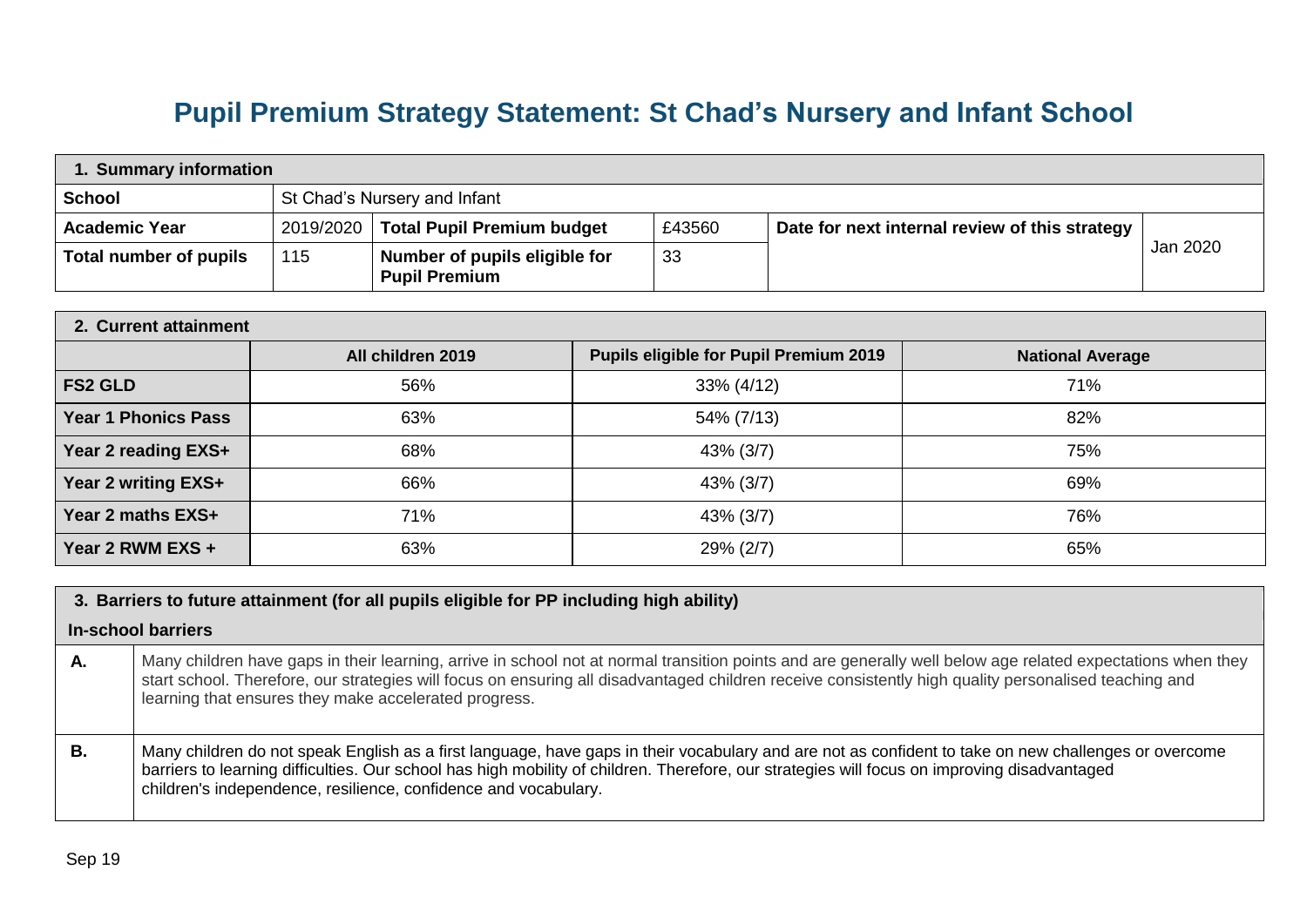| C. | Many children have limited access to wider life and extracurricular activities further limiting their vocabulary and confidence to take part in new activities<br>and take on board new ideas. Therefore, our strategies will focus on improving disadvantaged children's access to a wide variety of life experiences and<br>extracurricular activities. |
|----|-----------------------------------------------------------------------------------------------------------------------------------------------------------------------------------------------------------------------------------------------------------------------------------------------------------------------------------------------------------|
|    | <b>External barriers</b>                                                                                                                                                                                                                                                                                                                                  |
| D. | Many parents and families are new arrivals to the country and find it difficult to know and understand how best to support their children. Therefore, our<br>strategies will focus on improving parental knowledge and strategies to support disadvantaged children as well as improving the parents' and children's<br>attendance and engagement.        |

| 4. Outcomes |                                                                                                                                                                                                              |                                                                                                                                                                                                                                                                                                                                                                                                                                                                                  |
|-------------|--------------------------------------------------------------------------------------------------------------------------------------------------------------------------------------------------------------|----------------------------------------------------------------------------------------------------------------------------------------------------------------------------------------------------------------------------------------------------------------------------------------------------------------------------------------------------------------------------------------------------------------------------------------------------------------------------------|
|             | Desired outcomes and how they will be measured                                                                                                                                                               | <b>Success criteria</b>                                                                                                                                                                                                                                                                                                                                                                                                                                                          |
| A.          | Improve the quality of teaching and learning for disadvantaged children, in order to<br>improve their attainment and progress.<br>Including, improving children's communication, speech and language skills. | The difference between disadvantaged children and non-<br>disadvantaged children nationally closes over the year and an<br>increasing percentage achieve age related expectations in<br>GLD, phonics, reading, writing and maths.<br>Improvement in reading, writing and maths attainment.<br>Increased attainment in children meeting GLD in FS2.<br>Improvement in fluency of reading and the progress of all<br>learners in reading. More children passing the phonics check. |
| <b>B.</b>   | Increase parental engagement, so that attendance, attainment, progress and<br>relationships between staff and parents improve.                                                                               | Attendance 95% or above.<br>100% attendance at all parent classes (maths and English).<br>Improvement in phonics and maths attainment.<br>Parents trust us as a school to talk to us about any problems<br>they maybe having.                                                                                                                                                                                                                                                    |
| C.          | Improve the awareness of disadvantaged children across school and all members of<br>staff, to ensure support is targeted and effective.                                                                      | Pupil premium children identified on class on a page.<br>Disadvantaged calculator updated termly by teachers.<br>Staff have increased knowledge of who their PP children are<br>and how they can support them.<br>Staff feel confident to identify disadvantaged children.<br>Targeted interventions/ support improve attainment in reading,<br>writing and maths.                                                                                                               |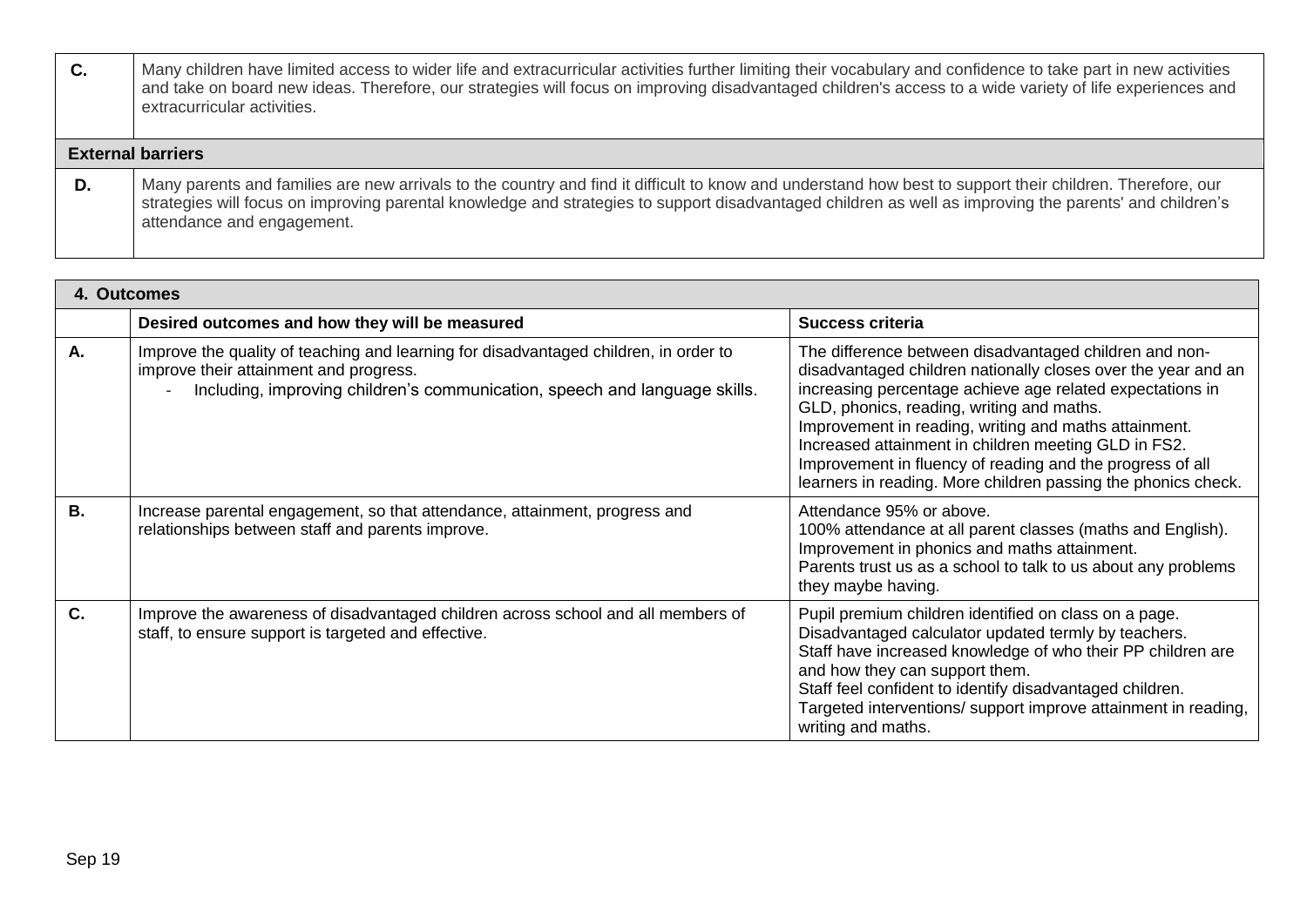| D. | Improve the quality of activities/ events we offer to increase disadvantaged children's<br>cultural capital. | Children have wider experiences and memorable learning<br>experiences.<br>Children know more and remember more.<br>Children extend their vocabulary based on the places they<br>have visited.<br>Children have experiences they can talk about confidently and<br>happily. |
|----|--------------------------------------------------------------------------------------------------------------|----------------------------------------------------------------------------------------------------------------------------------------------------------------------------------------------------------------------------------------------------------------------------|
|----|--------------------------------------------------------------------------------------------------------------|----------------------------------------------------------------------------------------------------------------------------------------------------------------------------------------------------------------------------------------------------------------------------|

| 5. Planned expenditure                                                                                                                                                                                                                            |                                                                                                                                                                                                                                                                                                                                                                                                                                                                                                                                                                                                                                                                                                                                                                              |                                                                                                                                                                                                                                                                                                                                                                                                                                                                                                                                                                                                                                                                                                                                                                                                                                                                                     |                                                                                                                                                                                                                                                                                          |                   |               |
|---------------------------------------------------------------------------------------------------------------------------------------------------------------------------------------------------------------------------------------------------|------------------------------------------------------------------------------------------------------------------------------------------------------------------------------------------------------------------------------------------------------------------------------------------------------------------------------------------------------------------------------------------------------------------------------------------------------------------------------------------------------------------------------------------------------------------------------------------------------------------------------------------------------------------------------------------------------------------------------------------------------------------------------|-------------------------------------------------------------------------------------------------------------------------------------------------------------------------------------------------------------------------------------------------------------------------------------------------------------------------------------------------------------------------------------------------------------------------------------------------------------------------------------------------------------------------------------------------------------------------------------------------------------------------------------------------------------------------------------------------------------------------------------------------------------------------------------------------------------------------------------------------------------------------------------|------------------------------------------------------------------------------------------------------------------------------------------------------------------------------------------------------------------------------------------------------------------------------------------|-------------------|---------------|
| Academic year                                                                                                                                                                                                                                     | 2019/20                                                                                                                                                                                                                                                                                                                                                                                                                                                                                                                                                                                                                                                                                                                                                                      |                                                                                                                                                                                                                                                                                                                                                                                                                                                                                                                                                                                                                                                                                                                                                                                                                                                                                     |                                                                                                                                                                                                                                                                                          |                   |               |
| support whole school strategies.                                                                                                                                                                                                                  |                                                                                                                                                                                                                                                                                                                                                                                                                                                                                                                                                                                                                                                                                                                                                                              | The three headings below enable schools to demonstrate how they are using the pupil premium to improve classroom pedagogy, provide targeted support and                                                                                                                                                                                                                                                                                                                                                                                                                                                                                                                                                                                                                                                                                                                             |                                                                                                                                                                                                                                                                                          |                   |               |
| i. Quality of teaching for all                                                                                                                                                                                                                    |                                                                                                                                                                                                                                                                                                                                                                                                                                                                                                                                                                                                                                                                                                                                                                              |                                                                                                                                                                                                                                                                                                                                                                                                                                                                                                                                                                                                                                                                                                                                                                                                                                                                                     |                                                                                                                                                                                                                                                                                          |                   |               |
| <b>Desired outcome</b>                                                                                                                                                                                                                            | Chosen action / approach                                                                                                                                                                                                                                                                                                                                                                                                                                                                                                                                                                                                                                                                                                                                                     | What is the evidence and rationale for this<br>choice?                                                                                                                                                                                                                                                                                                                                                                                                                                                                                                                                                                                                                                                                                                                                                                                                                              | How we will ensure it is<br>implemented well?                                                                                                                                                                                                                                            | <b>Staff lead</b> | <b>Review</b> |
| Α.<br>Improve the quality of<br>teaching and learning<br>for disadvantaged<br>children, in order to<br>improve their attainment<br>and progress.<br>Strategies promote and<br>improve children's<br>communication, speech<br>and language skills. | • Teaching Assistant training to<br>improve delivery of interventions<br>• Ongoing intervention evaluation of<br>impact with TAs performance<br>management targets directly linked.<br>Staff training on maths vocabulary<br>and yearly expectations<br>• Talk for writing training for all<br>teachers.<br>• Targeted communication<br>interventions; Talk Boost<br>• Word Aware strategies across the<br>school.<br>• Individual pupil progress meetings<br>• Clear assessment measures<br>• Small group and 1:1 interventions<br>for identified children<br>• Children identified to follow maths<br>basic skills programme (those not<br>following White Rose)<br>• Invest in TTRockstars to improve<br>teaching of times tables (£200)<br>£16,000- additional TA costs. | Disadvantaged children did not achieve as well<br>as their peers in reading, writing and maths in<br>school.<br>EEF The Attainment Gap (2017)<br>The attainment gap is largest for children and<br>young people eligible for free school meals. The<br>gap begins in the early years and is already<br>evident when children begin school aged 5.<br>It is therefore our job to close this gap.<br>EEF (2017), found ensuring an effective teacher<br>is in front of every class, and that every teacher<br>is supported to keep improving, is the key<br>ingredient of a successful school and should<br>right be the top priority for PP spending.<br><b>EEF Improving Literacy in Key Stage One</b><br>(2017)<br>Speaking and listening are essential<br>skills for thinking and communication.<br>Developing oral language skills is<br>important for pupils in this age group. | • Performance<br>Management meetings<br>• Observations and drop<br>ins<br>• Internal / external<br>moderation.<br>• Parent feedback<br>• Staff feedback<br>• Vulnerable groups<br>analysis<br>• Pupil progress meetings<br>• Assessment tracking<br>• Bespoke basic skills<br>assessment | <b>SLT</b><br>KH  | Termly        |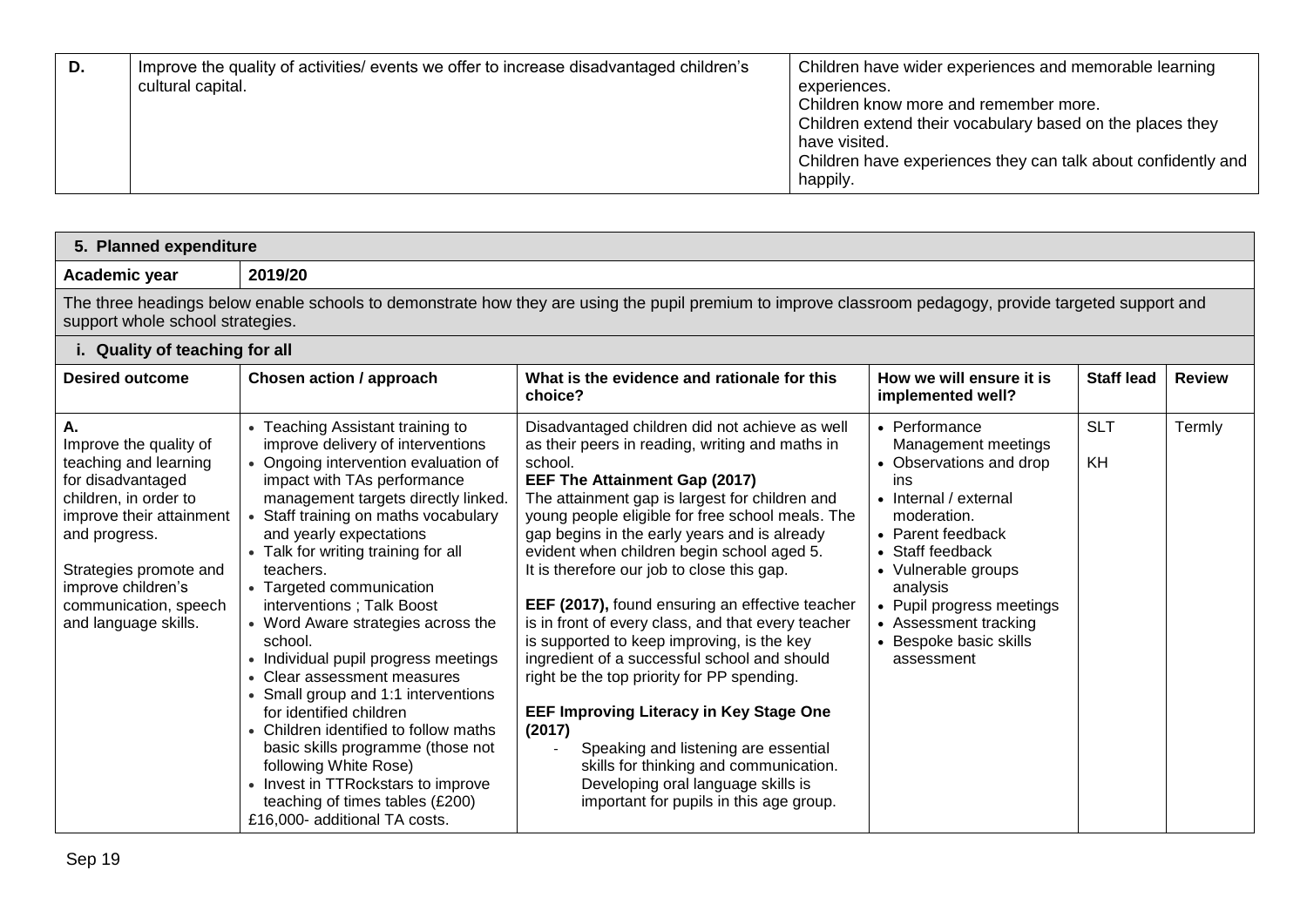|                                                                                                                   | £1000- Talk Boost<br>£5000- Training costs/cover                                                                                                                                                       | Teach pupils to use strategies for<br>planning and monitoring their writing.<br>Use high quality structures interventions<br>to help pupils who are struggling with<br>their literacy.<br><b>NCETM (2019)</b><br>Memorisation and repetition of key facts (times<br>tables and number bonds etc.) are important<br>aspects of learning. Evidence from cognitive<br>science research suggests that learning key<br>facts so they can be recalled automatically 'frees<br>up' working memory.<br><b>Ofsted (2019)</b><br>Some of the most effective spending will be on<br>whole school strategies, including improving the<br>quality of teaching, which have the potential to<br>impact positively on all pupils. |                                                                                                                                                            |                            |                |
|-------------------------------------------------------------------------------------------------------------------|--------------------------------------------------------------------------------------------------------------------------------------------------------------------------------------------------------|-------------------------------------------------------------------------------------------------------------------------------------------------------------------------------------------------------------------------------------------------------------------------------------------------------------------------------------------------------------------------------------------------------------------------------------------------------------------------------------------------------------------------------------------------------------------------------------------------------------------------------------------------------------------------------------------------------------------|------------------------------------------------------------------------------------------------------------------------------------------------------------|----------------------------|----------------|
|                                                                                                                   |                                                                                                                                                                                                        |                                                                                                                                                                                                                                                                                                                                                                                                                                                                                                                                                                                                                                                                                                                   |                                                                                                                                                            | <b>Total budgeted cost</b> | £20,200        |
| ii. Targeted support                                                                                              |                                                                                                                                                                                                        |                                                                                                                                                                                                                                                                                                                                                                                                                                                                                                                                                                                                                                                                                                                   |                                                                                                                                                            |                            |                |
| <b>Desired outcome</b>                                                                                            | <b>Chosen action/approach</b>                                                                                                                                                                          | What is the evidence and rationale for this<br>choice?                                                                                                                                                                                                                                                                                                                                                                                                                                                                                                                                                                                                                                                            | How we will ensure it is<br>implemented well?                                                                                                              | <b>Staff lead</b>          | <b>Review</b>  |
| <b>B.</b><br>Increase parental<br>engagement, so that<br>attendance,<br>attainment, progress<br>and relationships | 100% parents expected to attend<br>parents meetings (no shows<br>followed up and chased).<br>PE Kits, Uniform and breakfast<br>Club all paid for (£3600)<br>Robust attendance monitoring.<br>$\bullet$ | Communication<br><b>EEF Working with Parents to Support</b><br>Children's Learning (2017), schools<br>communication methods need to be tailored to<br>encourage positive dialogue about learning.<br>Well-designed school communications can be                                                                                                                                                                                                                                                                                                                                                                                                                                                                   | • Parent meetings booked,<br>no shows following up<br>with a phone call.<br>• Attendance monitoring<br>handed to KL each week.<br>• Letters translated and | KL/SL<br>KH                | Half<br>termly |

| attainment, progress<br>and relationships<br>between staff and<br>parents improve. | Club all paid for (£3600)<br>Robust attendance monitoring.<br>(£500 attendance prizes)<br>New to English translate and<br>support through New<br>Communities (£4000)<br>Open door policy for parents<br>English classes for targeted<br>parents.<br>Maths programme implemented<br>for targeted parents (6 week<br>programme) £3000 cover costs/<br>£1000 work packs/£500<br>text/phone costs throughout<br>course) | encourage positive dialogue about learning.<br>Well-designed school communications can be<br>effective for improving attainment and a range of<br>other outcomes, such as attendance.<br>The Bell Foundation (2014), parents would like<br>more language support from schools.<br>Publications for parents should be in plain<br>English, jargon free with helpful illustrations.<br><b>EEF Working with Parents to Support</b><br>Children's Learning (2017), monitoring<br>attendance allows early intervention.<br>Parent Workshops<br><b>EEF Working with Parents to Support</b><br>Children's Learning (2017), providing practical | handed to KL each week.<br>• Letters translated and<br>parents offered support<br>when needed.<br>• 100% attendance at<br>English classes.<br>• 100% attendance at<br>maths classes.<br>• Phonics workshop for all<br>year 1/ reception classes.<br>• Meet the teacher events<br>held in summer term. |  |
|------------------------------------------------------------------------------------|---------------------------------------------------------------------------------------------------------------------------------------------------------------------------------------------------------------------------------------------------------------------------------------------------------------------------------------------------------------------------------------------------------------------|-----------------------------------------------------------------------------------------------------------------------------------------------------------------------------------------------------------------------------------------------------------------------------------------------------------------------------------------------------------------------------------------------------------------------------------------------------------------------------------------------------------------------------------------------------------------------------------------------------------------------------------------|-------------------------------------------------------------------------------------------------------------------------------------------------------------------------------------------------------------------------------------------------------------------------------------------------------|--|
|------------------------------------------------------------------------------------|---------------------------------------------------------------------------------------------------------------------------------------------------------------------------------------------------------------------------------------------------------------------------------------------------------------------------------------------------------------------------------------------------------------------|-----------------------------------------------------------------------------------------------------------------------------------------------------------------------------------------------------------------------------------------------------------------------------------------------------------------------------------------------------------------------------------------------------------------------------------------------------------------------------------------------------------------------------------------------------------------------------------------------------------------------------------------|-------------------------------------------------------------------------------------------------------------------------------------------------------------------------------------------------------------------------------------------------------------------------------------------------------|--|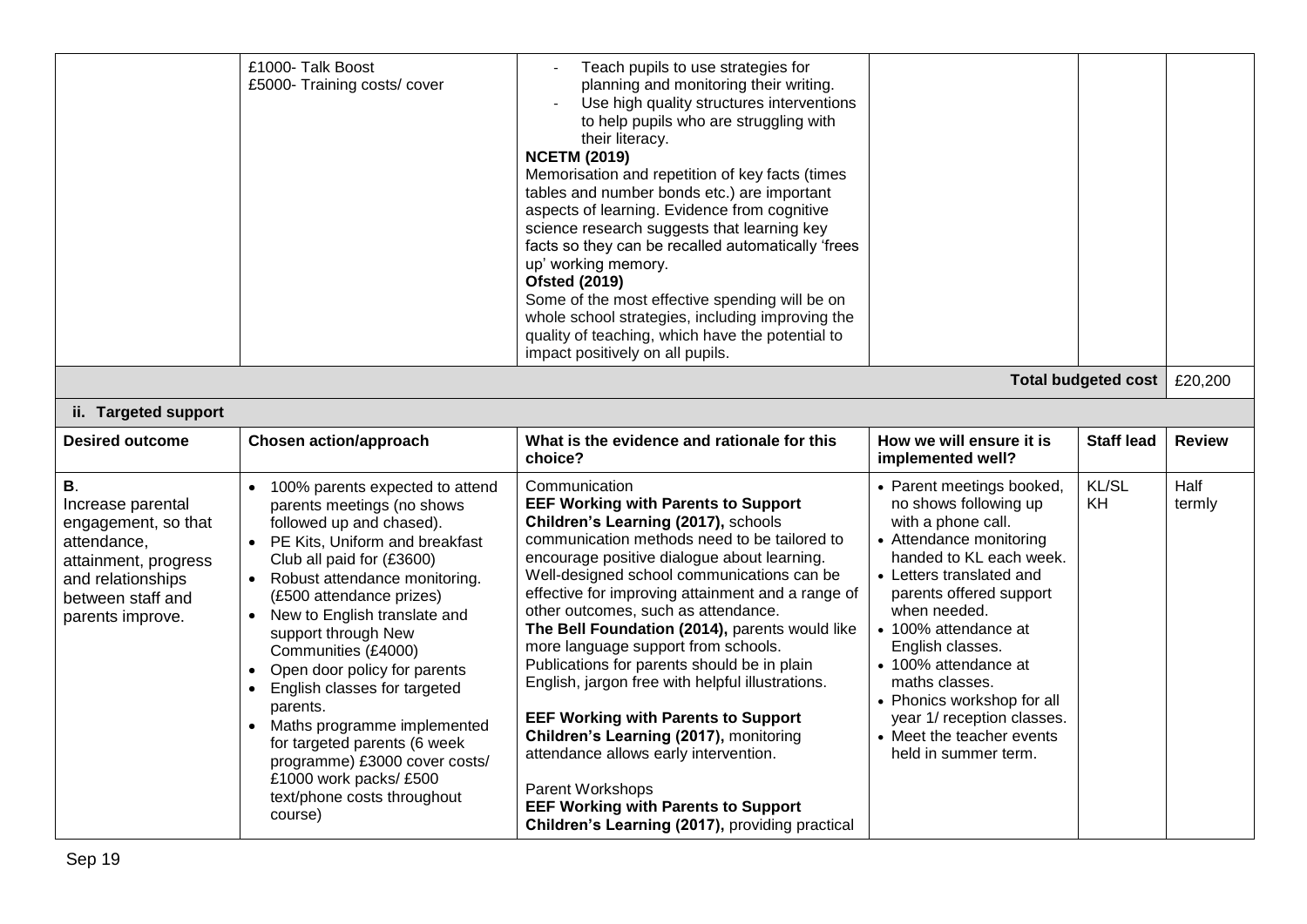|                                                                                                                                                              | Phonics workshops (£1000-<br>resources)<br>Meet the Teacher events yearly.                                                                                                                                                                                                                                                                                                                                                                                                                                                                 | strategies to support learning at home is linked<br>to improved outcomes. Tips, support and<br>resources can make home activities more<br>effective. Schools should be optimistic about the<br>potential of working with parents.                                                                                                                                                                                                                                                                                                                                                                                                                                                                                                                                                                                                                                                                                                                                              |                                                                                                                                                                                                                                                                                                         |                   |
|--------------------------------------------------------------------------------------------------------------------------------------------------------------|--------------------------------------------------------------------------------------------------------------------------------------------------------------------------------------------------------------------------------------------------------------------------------------------------------------------------------------------------------------------------------------------------------------------------------------------------------------------------------------------------------------------------------------------|--------------------------------------------------------------------------------------------------------------------------------------------------------------------------------------------------------------------------------------------------------------------------------------------------------------------------------------------------------------------------------------------------------------------------------------------------------------------------------------------------------------------------------------------------------------------------------------------------------------------------------------------------------------------------------------------------------------------------------------------------------------------------------------------------------------------------------------------------------------------------------------------------------------------------------------------------------------------------------|---------------------------------------------------------------------------------------------------------------------------------------------------------------------------------------------------------------------------------------------------------------------------------------------------------|-------------------|
| C.<br>Improve the<br>awareness of<br>disadvantaged children<br>across school and all<br>members of staff, to<br>ensure support is<br>targeted and effective. | Introduction of disadvantaged<br>calculator, to reflect real<br>numbers of disadvantaged<br>children.<br>Disadvantaged calculator<br>completed termly in each<br>class.<br>Staff meetings to share<br>priorities and actions, based<br>on current research.<br>Class on a page- a working<br>document.<br>SIMs kept up to date (from<br>ICT system) with PP<br>entitlement-teachers to<br>check regularly for updates.<br>(E1000)<br>PP focus in pupil progress<br>meetings and golden<br>nuggets.<br>PP highlighted in phonics<br>groups. | EEF (2017) found it is clear that schools can<br>make a difference. In England, the gap has<br>closed in both primary and secondary schools<br>since the introduction of the Pupil Premium, and<br>in every part of the country schools have<br>demonstrated how great teaching and careful<br>planning can make a huge impact on the<br>outcomes of disadvantaged children.<br>We are committed this year to ensuring all staff<br>are aware of who the pupil premium children<br>are. This way, targeted support and intervention<br>can be put into place and teachers, subject<br>leads and SLT can monitor data closely.<br>EEF (2017) evidence consistently shows the<br>positive impact that targeted academic support<br>can have, including on those who are not<br>making good progress across the spectrum of<br>achievement.<br>Ofsted (2013), found that ensuring TAs<br>thoroughly understood their role in helping to<br>improve achievement raised attainment. | <b>Total budgeted cost</b><br>KH<br>Phase meetings<br><b>SL</b><br>Staff meetings.<br>Class on a page<br>updated termly.<br>SL to update SIMs<br>after ICT system<br>has updated.<br>Pupil progress<br>meetings.<br>Golden nuggets.<br>PP children<br>identified in phonics<br>groups and<br>monitored. | £14,800<br>Termly |
| <b>Total budgeted cost</b><br>£1000                                                                                                                          |                                                                                                                                                                                                                                                                                                                                                                                                                                                                                                                                            |                                                                                                                                                                                                                                                                                                                                                                                                                                                                                                                                                                                                                                                                                                                                                                                                                                                                                                                                                                                |                                                                                                                                                                                                                                                                                                         |                   |